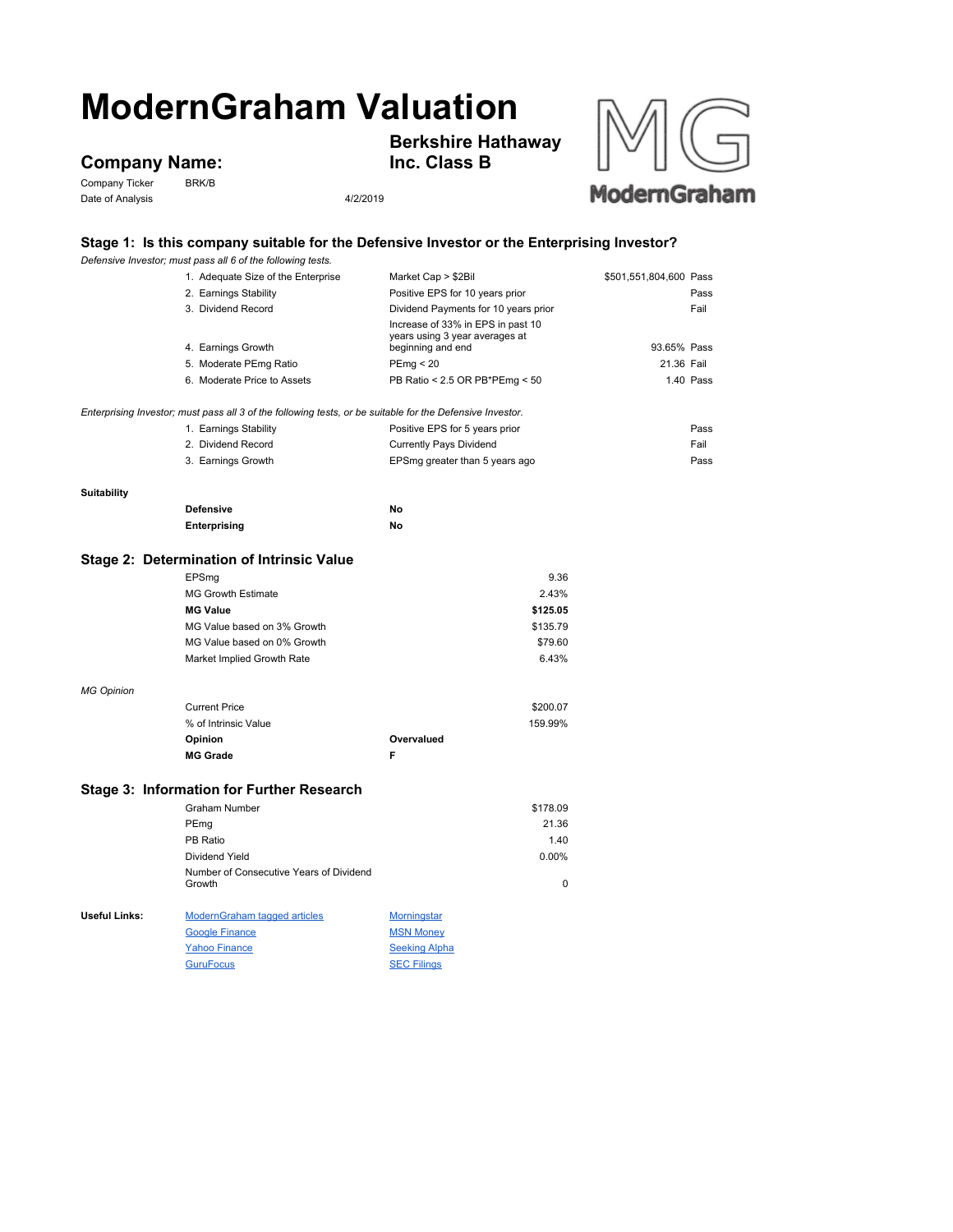| <b>EPS History</b> |         | <b>EPSmg History</b>                                |                   |  |
|--------------------|---------|-----------------------------------------------------|-------------------|--|
| Next Fiscal Year   |         |                                                     |                   |  |
| Estimate           |         | \$10.00 Next Fiscal Year Estimate                   | \$9.36            |  |
| Dec2018            | \$1.63  | Dec2018                                             | \$9.19            |  |
| Dec2017            | \$18.22 | Dec2017                                             | \$12.23           |  |
| Dec2016            | \$9.76  | Dec2016                                             | \$8.92            |  |
| Dec2015            | \$9.77  | Dec2015                                             | \$8.06            |  |
| Dec2014            | \$8.06  | Dec2014                                             | \$6.90            |  |
| Dec2013            | \$7.90  | Dec2013                                             | \$5.99            |  |
| Dec2012            | \$5.99  | Dec2012                                             | \$4.76            |  |
| Dec2011            | \$4.14  | Dec2011                                             | \$4.15            |  |
| Dec2010            | \$5.29  | Dec2010                                             | \$4.19            |  |
| Dec2009            | \$3.46  | Dec2009                                             | \$3.75            |  |
| Dec2008            | \$2.15  | Dec2008                                             | \$3.89            |  |
| Dec2007            | \$5.70  | Dec2007                                             | \$4.57            |  |
| Dec2006            | \$4.76  | Dec2006                                             | \$3.80            |  |
| Dec2005            | \$3.69  | Dec2005                                             | \$3.06            |  |
| Dec2004            | \$3.17  | Dec2004                                             | \$2.52            |  |
| Dec2003            | \$3.54  | Dec2003                                             | \$1.99            |  |
| Dec2002            |         | \$1.86 Balance Sheet Information                    | 12/1/2018         |  |
| Dec2001            |         | Long-Term Debt & Capital Lease<br>\$0.35 Obligation | \$93,117,000,000  |  |
| Dec2000            |         | \$1.46 Total Assets                                 | \$707,794,000,000 |  |
| Dec1999            |         | \$0.68   Intangible Assets                          | \$113,173,000,000 |  |
|                    |         | <b>Total Liabilities</b>                            | \$355,294,000,000 |  |
|                    |         | Shares Outstanding (Diluted Average)                | 2,462,433,000     |  |